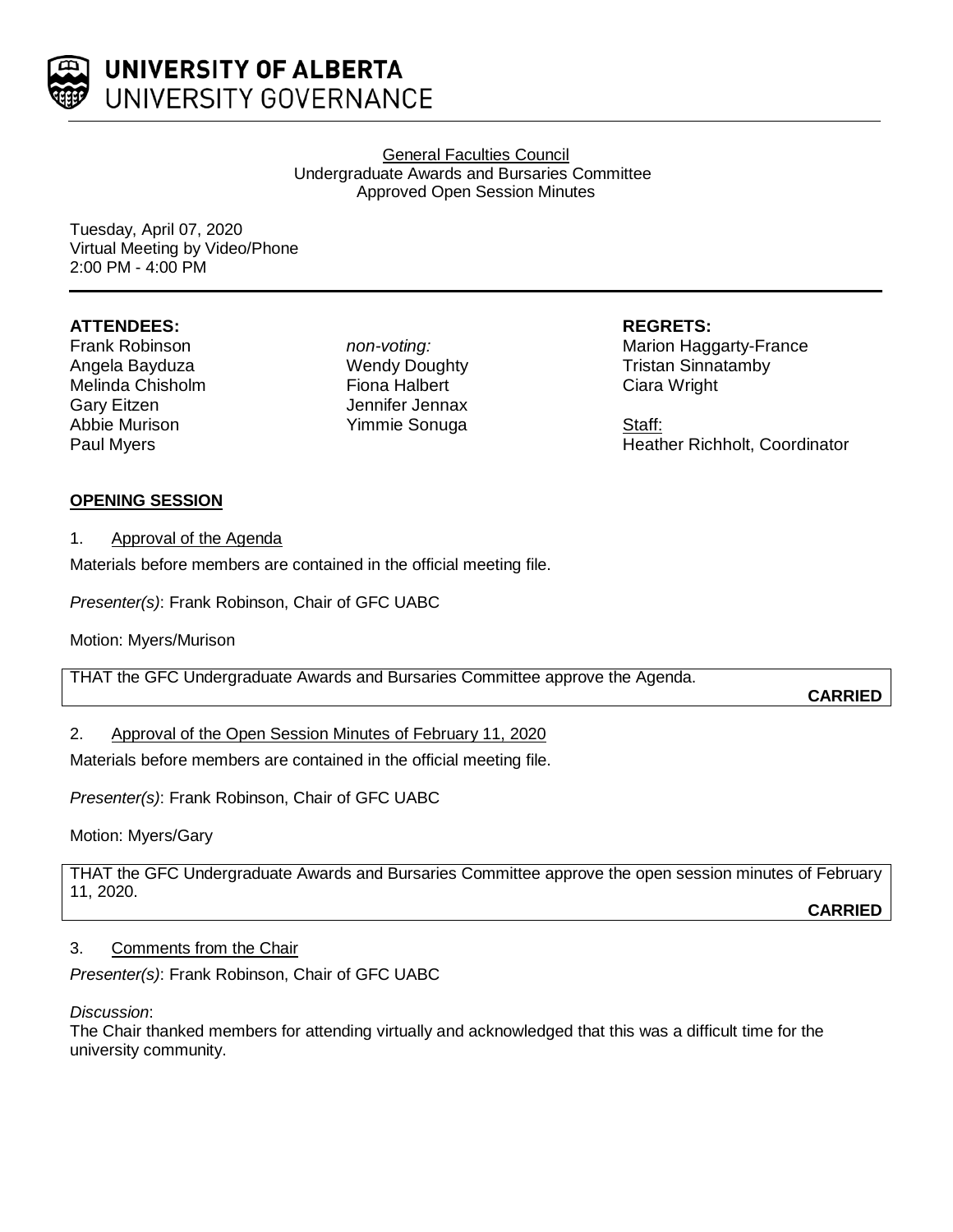# **ACTION ITEMS**

#### 4. New Annually Funded Financial Supports for Approval

Materials before members are contained in the official meeting file.

*Presenter(s)*: Fiona Halbert, Assistant Registrar, Student Financial Support; Allen Wolfe, Specialist, Student Financial Support, Office of the Registrar; Shari Klassen, Specialist, Student Financial Support, Office of the **Registrar** 

*Purpose of the Proposal*: To approve new annually funded undergraduate awards and bursaries.

*Discussion*:

Members discussed the importance of keeping the terms general enough to allow administrators the latitude to distribute funds where they are most needed.

#### Motion: Myers/Eitzen

THAT the GFC Undergraduate Awards and Bursaries Committee approve, with delegated authority from General Faculties Council, the following new annually funded Undergraduate Awards and Bursaries, as submitted by Student Financial Support and as set forth in Attachment 1, as amended, to be effective immediately:

•University of Alberta Health Crisis Bursary

- •Vikes for Tykes Bursary
- •Radhe Gupta / Rohit Group International Award
- •Rotating and Turbomachinery Society Alberta Scholarship
- •Gwiizii ts'àt gwitàatsàh (We Will Make it Better)
- •Trent Brown Golden Bears Football Award
- •UAlberta North Student Experiential Learning Award
- •RSM Canada Scholarship in Accounting
- •Postsecondary Studies in French as a Second Language Award

**CARRIED**

#### 5. New Endowed Financial Supports for Approval

Materials before members are contained in the official meeting file.

*Presenter(s)*: Fiona Halbert, Assistant Registrar, Student Financial Support; Allen Wolfe, Specialist, Student Financial Support, Office of the Registrar; Shari Klassen, Specialist, Student Financial Support, Office of the **Registrar** 

*Purpose of the Proposal*: To approve new endowed undergraduate awards and bursaries.

*Discussion*:

Members asked about the definitions of "student athlete" and "varsity athlete", and discussed U SPORTS restrictions.

#### Motion: Murison/Bayduza

THAT the GFC Undergraduate Awards and Bursaries Committee approve, with delegated authority from General Faculties Council, the following new endowed Undergraduate Awards and Bursaries, as submitted by Student Financial Support and as set forth in Attachment 1, as amended, to be effective immediately: •Rosemary Holsworth Scholarship in Medicine

•Medicine Class of 1978 Bursary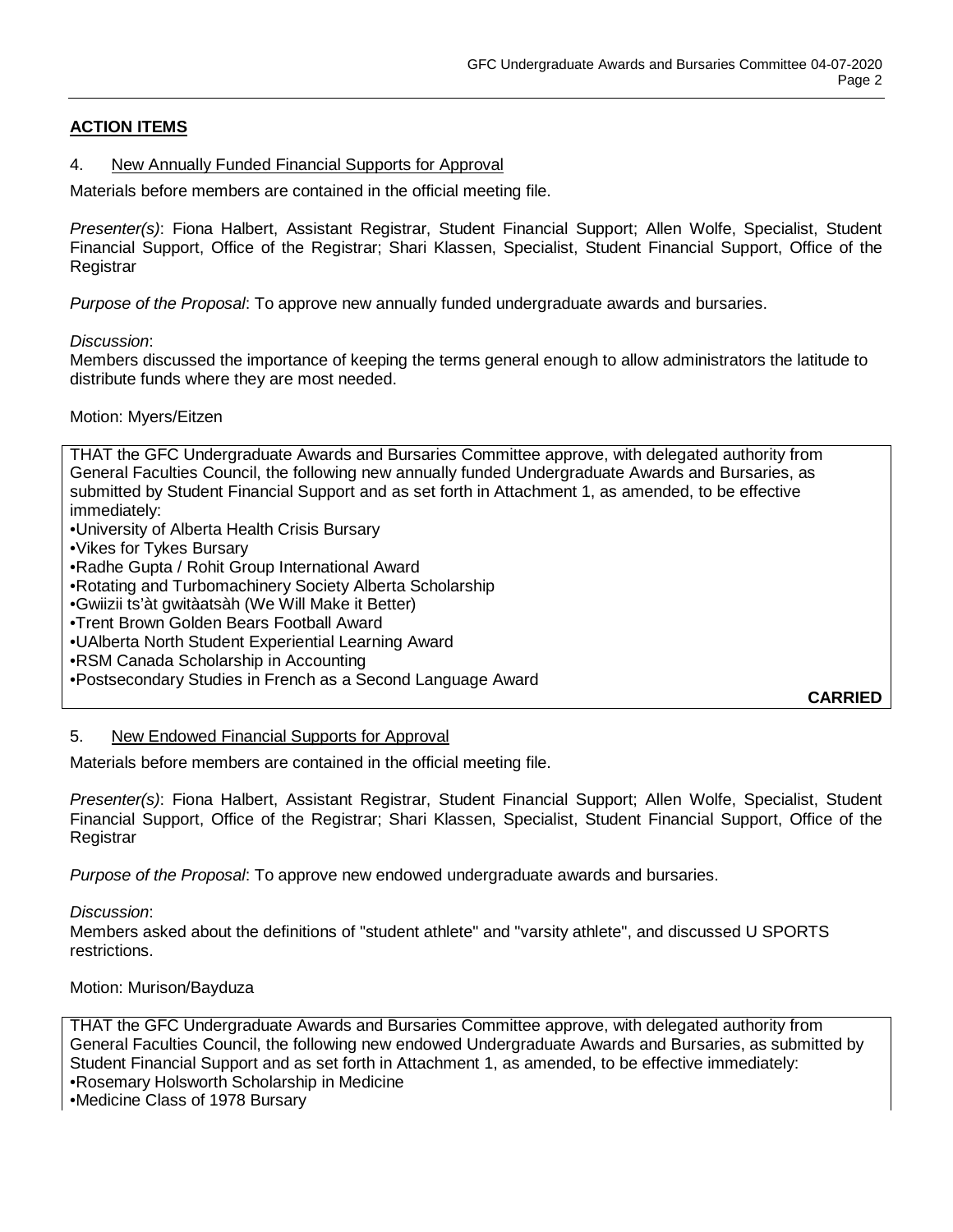# •Dr Robert S Thornberry Memorial Bursary

- •Honourable John A Agrios Distinguished Student Achievement Scholarship in Law
- •The Right Honourable Beverley McLachlin Moot Award
- •The Edmonton Manual Award in Medicine

**CARRIED**

#### 6. Amended Financial Supports for Approval

Materials before members are contained in the official meeting file.

*Presenter(s)*: Fiona Halbert, Assistant Registrar, Student Financial Support; Allen Wolfe, Specialist, Student Financial Support, Office of the Registrar; Shari Klassen, Specialist, Student Financial Support, Office of the **Registrar** 

*Purpose of the Proposal*: To approve amended undergraduate awards and bursaries.

#### *Discussion*:

Members discussed the use of "clinical skills" as an award criteria, and the elimination of the university's field hockey team.

#### Motion: Myers/Murison

THAT the GFC Undergraduate Awards and Bursaries Committee approve, with delegated authority from General Faculties Council, the following amended Undergraduate Awards and Bursaries, as submitted by Student Financial Support, and as set forth in Attachment 1, as amended, to be effective immediately: •Ruth and Jim Herman Augustana Bursary •Robert and Jean Fraser Award for Future Leaders in Global Health •Carol Wilson Pandas Award •Dru Marshall Pandas Scholarship •Battle River Implements Ltd Award

**CARRIED**

#### 7. Amended Hybrid Financial Supports for Approval

Materials before members are contained in the official meeting file.

*Presenter(s)*: Fiona Halbert, Assistant Registrar, Student Financial Support; Allen Wolfe, Specialist, Student Financial Support, Office of the Registrar; Shari Klassen, Specialist, Student Financial Support, Office of the Registrar

*Purpose of the Proposal*: To approve amendments to the terms of 114 hybrid financial supports.

*Discussion*: There was no discussion.

#### Motion: Myers/Bayduza

THAT the GFC Undergraduate Awards and Bursaries Committee approve, with delegated authority from General Faculties Council, the proposed changes to the list of 114 amended Hybrid Undergraduate Awards and Bursaries, as submitted by Student Financial Support and as set forth in Attachment 1, to be effective immediately.

**CARRIED**